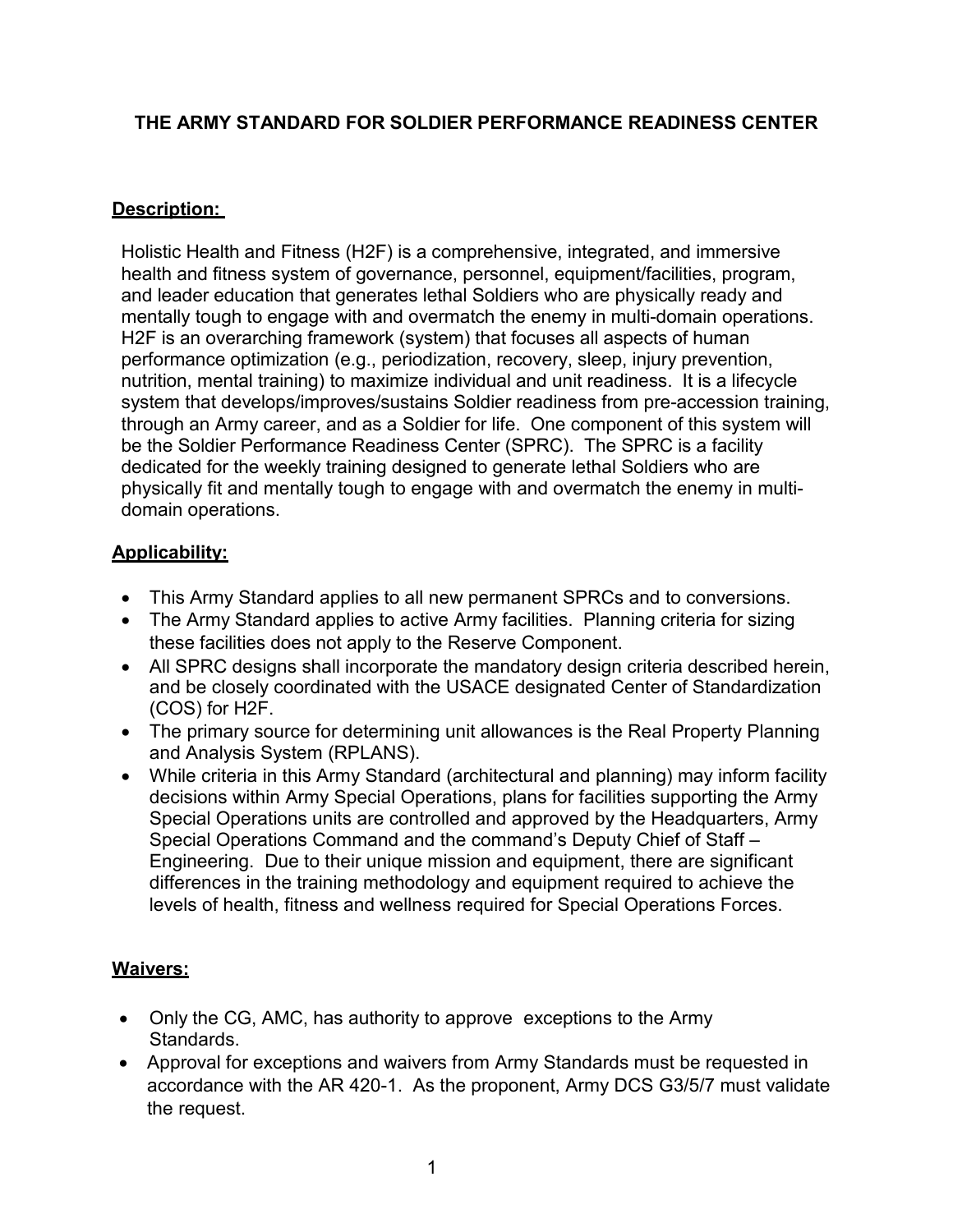- Garrison Army Standard waiver request submissions must be received in sufficient time to allow the HQDA Facility Design Team to complete review and development of recommendations or courses of action for the Army Facilities Standardization Committee to consider prior to implementation into project design.
- All waivers approved by Headquarters, Department of the Army (HQDA) shall be documented in installation master plans and, as applicable, must serve as the installation's modified standards for the facility type and unit type affected.
- Late submissions and/or project delays are NOT sufficient stand-alone justification for accelerated review or other dispensation to meeting the Army Standard contained herein.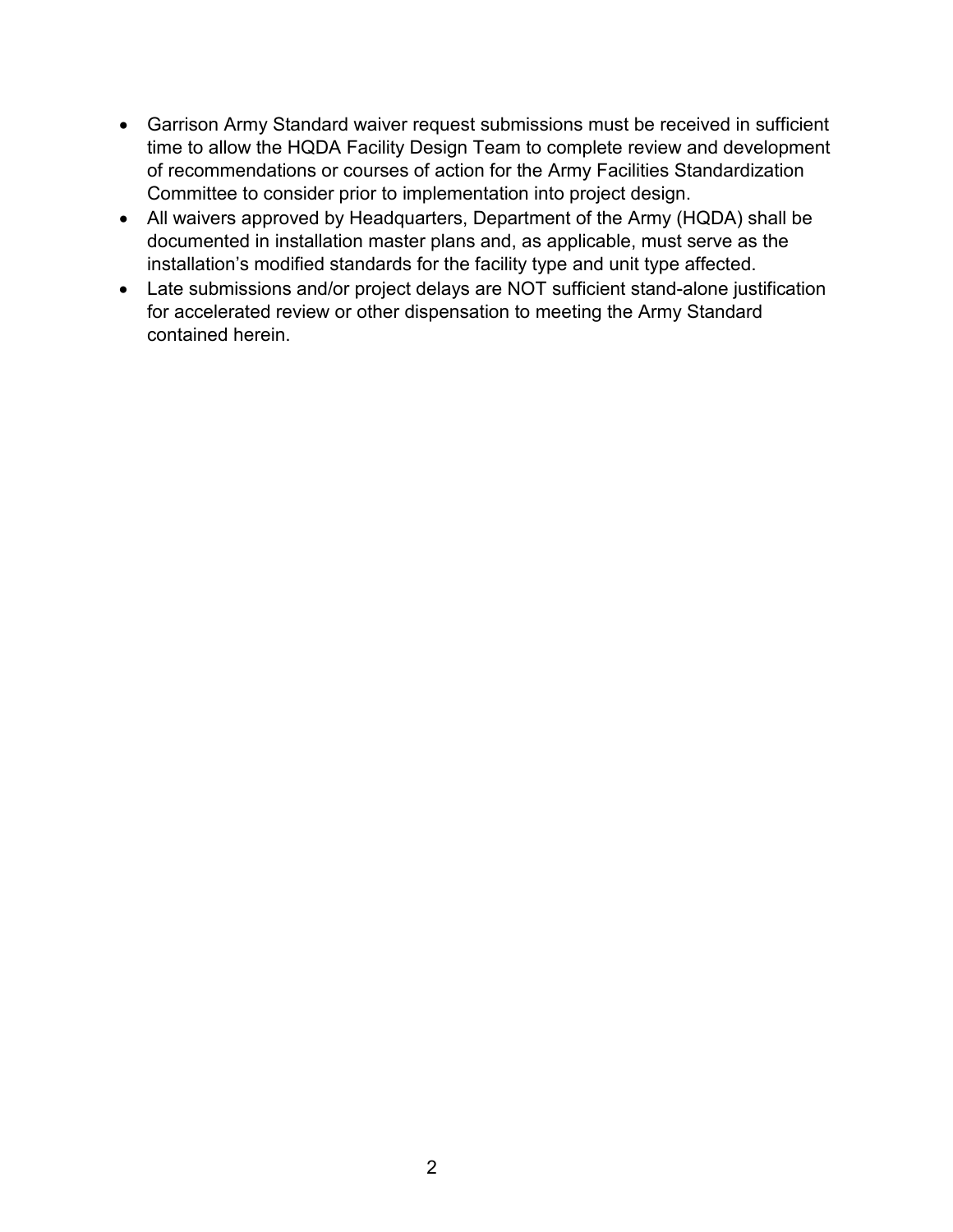#### **Planning Criteria:**

Army Standards are not intended to provide broader design criteria such as space allocation, functional layouts, or basic layouts more appropriately contained in the supporting and conforming Standard Design / Criteria. Nor are they intended to rigidly define collective facility authorizations more appropriately adjudicated by the Army Requirements Group.

This Army Standard, associated Standard Designs, and approved Army space criteria are applied together in an iterative and co-dependent way to provide a standardized but adaptable approach to facility standardization. Each serves a different purpose to ensure mandatory functions and operability are provided uniformly and at the right size. The primary source for determining authorized allowances, in every instance, is the Real Property Planning and Analysis System (RPLANS) which incorporates current criteria approved by the Army Requirements Group.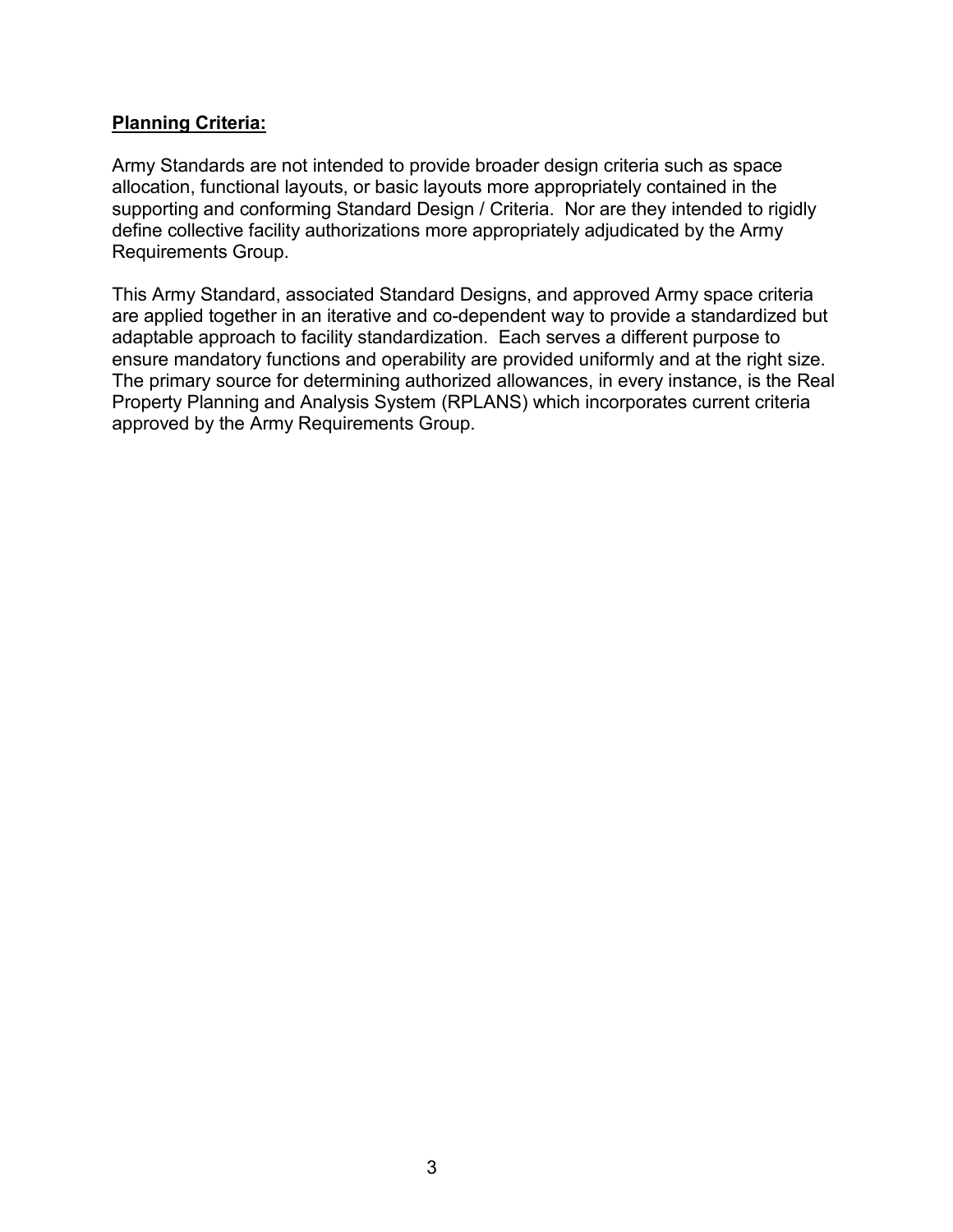# **The Army Standard**

| Item                     | <b>Mandatory Criteria</b>                                                                                                                   |
|--------------------------|---------------------------------------------------------------------------------------------------------------------------------------------|
| <b>Facility Size and</b> | The SPRC is a Brigade asset and the hub for H2F services within                                                                             |
| Thru-put                 | the unit. The throughput for a full sized SPRC is based on an                                                                               |
|                          | average company size of 160 soldiers and should accommodate up                                                                              |
|                          | to three companies at once. This will allow for 3-5 90-minute training                                                                      |
|                          | sessions every two weeks for each soldier. A medium SPRC is                                                                                 |
|                          | designed for a thru-put of two platoons per exercise zone; and a                                                                            |
|                          | TRADOC SPRC, designed for a throughput of one battalion, will                                                                               |
|                          | allow for 2-3 90-minute training sessions every two weeks for each                                                                          |
|                          | soldier. The space of the exercise zones for the TRADOC SPRC is                                                                             |
|                          | an unenclosed metal or other durable material canopy over athletic                                                                          |
|                          | flooring and artificial turf. Sizing for a conversion is up to the                                                                          |
|                          | discretion of the installation based on local conditions. It is                                                                             |
|                          | necessary to be able to train at least two platoons across the three<br>exercise zones, with Soldiers receiving one session per week, for   |
|                          | minimum acceptable functionality. A facility has a staff of up to 37.                                                                       |
|                          |                                                                                                                                             |
|                          | Gross Square Footage (Full SPRC):                                                                                                           |
|                          | Main:<br>41,938                                                                                                                             |
|                          | Zone 0 (1/2):<br>1,251                                                                                                                      |
|                          | Total:<br>43,189                                                                                                                            |
|                          |                                                                                                                                             |
|                          | <b>Gross Square Footage (Medium SPRC):</b><br>Main:<br>17,952                                                                               |
|                          | 702<br>Zone 0 (1/2):                                                                                                                        |
|                          | Total:<br>18,654                                                                                                                            |
|                          |                                                                                                                                             |
|                          | Gross Square Footage (TRADOC SPRC):                                                                                                         |
|                          | 19,240<br>Exercise area:                                                                                                                    |
|                          | Cognitive/Rehab/PT:<br>3,900                                                                                                                |
|                          | 780<br>Zone 0 (1/2):                                                                                                                        |
|                          | 23,920<br>Total:                                                                                                                            |
|                          | This square footage will be located in one facility when new                                                                                |
|                          | construction is feasible. The installation is authorized to identify                                                                        |
|                          | excess facilities on post and determine if the functions can be                                                                             |
|                          | accomplished with the excess square footage and facility                                                                                    |
|                          | configuration. While collocation of all functional areas in one building                                                                    |
|                          | is not a requirement for conversion, collocation should be prioritized<br>over maintaining size of functional areas in cases of conversion. |
|                          | GSF (Gross Square Feet) Deviation: Facility constructed gross area                                                                          |
|                          | shall not exceed 105% of space allocation set forth in this document                                                                        |
|                          | to accommodate site, construction, climatic, or environmental                                                                               |
|                          | factors                                                                                                                                     |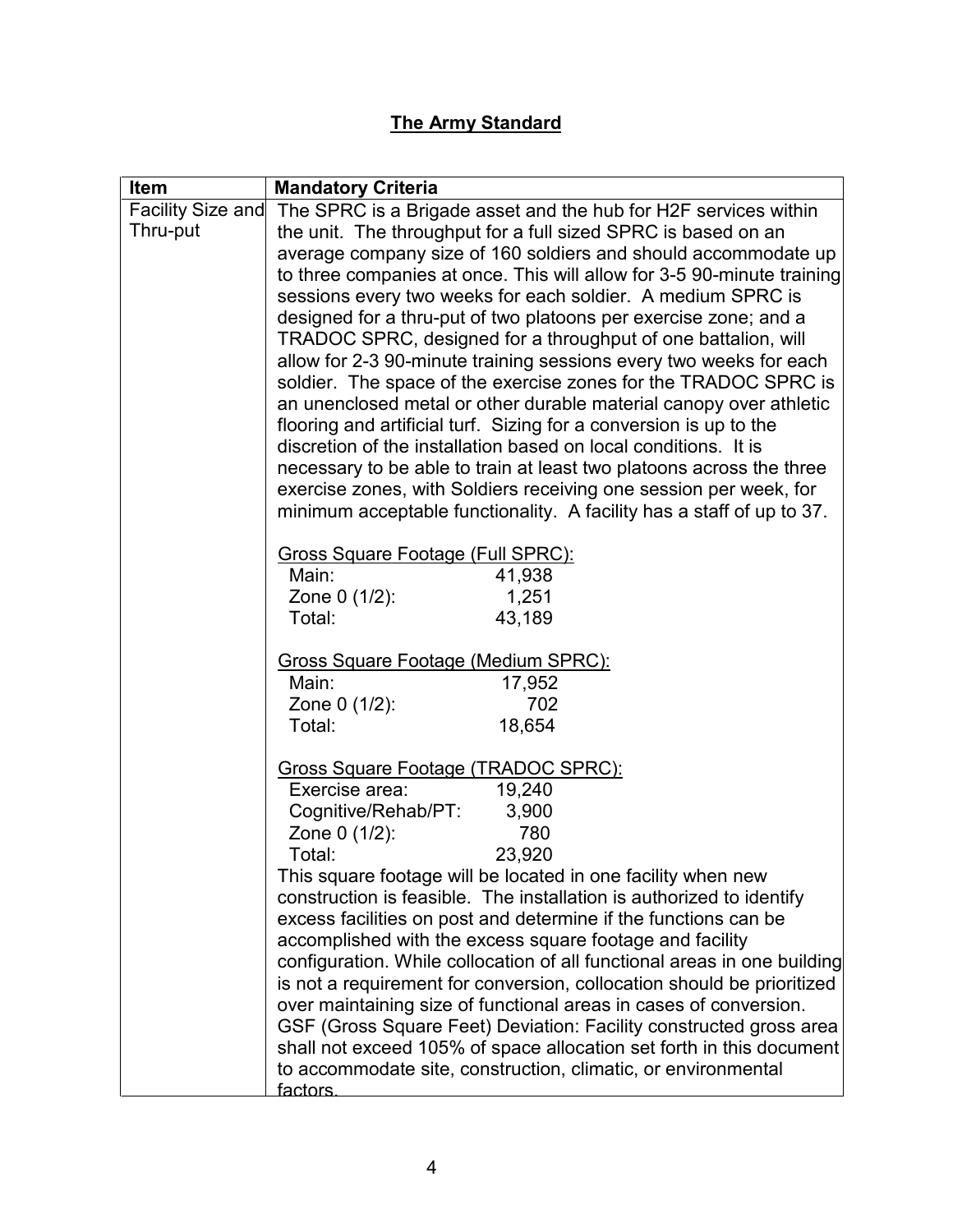| <b>Fitness</b><br>Module -<br>Zones 1, 2,<br>3             | This module consists of sufficient space to house the training<br>equipment and to facilitate training for Resistance (Zone 1),<br>Accessory (Zone 2), and Work Capacity/Agility (Zone 3). All three<br>zones are critical for an SPRC and should be sized according to<br>available space if there is a facility available for conversion. Zones<br>1-2-3 must be collocated in the same facility.<br>Minimum dimensions for Zone 3 (8 lanes) is 34' x 130'<br>Minimum width for Zones 1 and 2 (each) is 33'<br>The ceiling clear height must be a minimum of 16'0" for Zone 3 and it<br>is recommended that lighting fixtures be enclosed. A minimum 7'0"<br>door height and 6' width door entrance is required for movement of<br>equipment.<br>Recommended criteria for design:<br>Zone 2 adjacent to both Zone 1 and Zone 3<br>Zone 3 located on an exterior wall, adjacent to Zone 2 |
|------------------------------------------------------------|--------------------------------------------------------------------------------------------------------------------------------------------------------------------------------------------------------------------------------------------------------------------------------------------------------------------------------------------------------------------------------------------------------------------------------------------------------------------------------------------------------------------------------------------------------------------------------------------------------------------------------------------------------------------------------------------------------------------------------------------------------------------------------------------------------------------------------------------------------------------------------------------|
| <b>Fitness</b><br>Module-<br>Prep /<br>Warm Up<br>(Zone 0) | Warm-Up Area is the outdoor area and may be covered. Provide a<br>minimum of 15 SF per Soldier using area for new construction.<br>Average Soldier population using the area is approximately 160 or 1<br>Company for a large SPRC, 2 Platoons for a medium SPRC, and 1<br>Battalion for a TRADOC SPRC. Installations located in Climate<br>Zones 7 and 8 according to the DoE Climate Regions Guide are<br>authorized to enclose Zone 0.                                                                                                                                                                                                                                                                                                                                                                                                                                                  |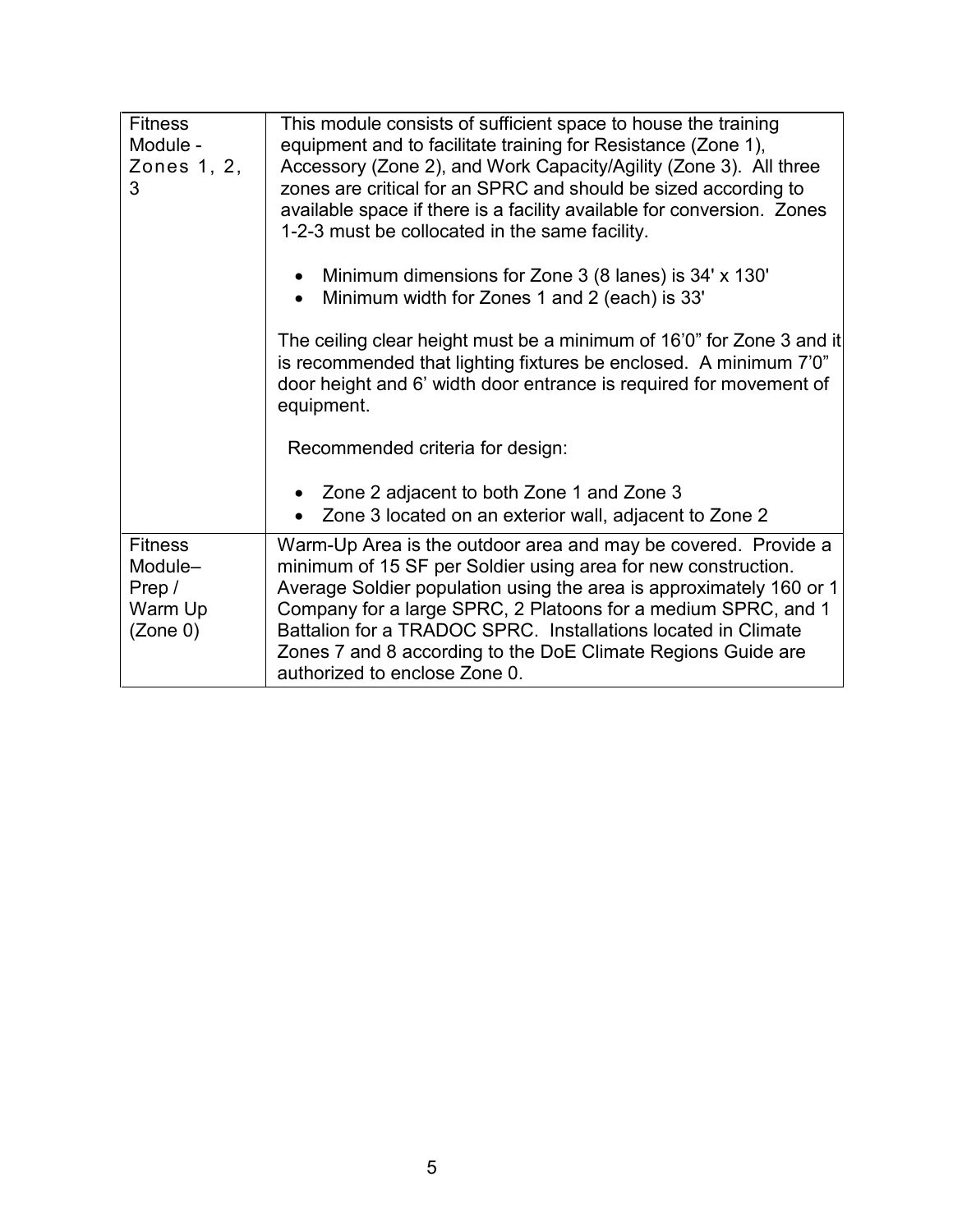| Item                          | <b>Mandatory Criteria</b>                                                                                                                                                                                                                                                                                                                                                                                                                                                                                                                                                                                                                                                                                                                                                                                                                                                                                                                                                                                                 |
|-------------------------------|---------------------------------------------------------------------------------------------------------------------------------------------------------------------------------------------------------------------------------------------------------------------------------------------------------------------------------------------------------------------------------------------------------------------------------------------------------------------------------------------------------------------------------------------------------------------------------------------------------------------------------------------------------------------------------------------------------------------------------------------------------------------------------------------------------------------------------------------------------------------------------------------------------------------------------------------------------------------------------------------------------------------------|
| Administration                | An administration area must be provided that includes work<br>spaces, team room, break room, and copy/supply area. Security<br>must be considered for offices where medical records maybe<br>stored (either electronically or hardcopy). The maximum<br>personnel space should be determined by AR 405-70 or AR 405-<br>45 (upon rescission of AR 405-70) and may be constrained by<br>space available in cases of conversion. It is desired but not<br>required that the administrative space be collocated with the<br>exercise zones. This function is not authorized in the Medium<br>SPRC or in the TRADOC SPRC; existing space will be used.<br>However, an open admin space is recommended.<br>The staff will have equipment used for assessment and<br>consultation. Sizing of each area should include storage for such<br>equipment.<br>Proposed Number of Areas (maximum):<br>Office<br>Cubicle<br>21<br><b>Team/Break Room</b><br>1<br>Copy/Supply<br>Coordinate with MEDCOM to ensure proper medical network |
| <b>Utilities - Electrical</b> | connections are provided for this area.<br>Provide dedicated space for electrical equipment. Size and locate<br>rooms (including doorways) to allow equipment removal and<br>maintenance. Provide floor openings as necessary. Electrical<br>rooms will not be used for storage or other purposes; access to<br>electrical rooms will be limited to authorized personnel.                                                                                                                                                                                                                                                                                                                                                                                                                                                                                                                                                                                                                                                 |
| <b>Utilities - HVAC</b>       | Provide dedicated interior spaces and exterior areas for HVAC<br>equipment. Size and locate rooms (including doorways) to allow<br>equipment removal and maintenance. Provide floor openings and<br>vertical shaft spaces as necessary. HVAC rooms will not be used<br>for storage or other purposes; access to HVAC rooms will be<br>limited to authorized personnel. Provide for use of misters and<br>infrared heaters as appropriate per climatic conditions.                                                                                                                                                                                                                                                                                                                                                                                                                                                                                                                                                         |
| <b>Utilities - Water</b>      | Provide for water bottle filling stations for new construction.<br>Provide infrastructure for sinks (classrooms sink for new<br>construction only); ice machine, washing machine, and<br>hydroculator with water supply and drain for the rehab area.                                                                                                                                                                                                                                                                                                                                                                                                                                                                                                                                                                                                                                                                                                                                                                     |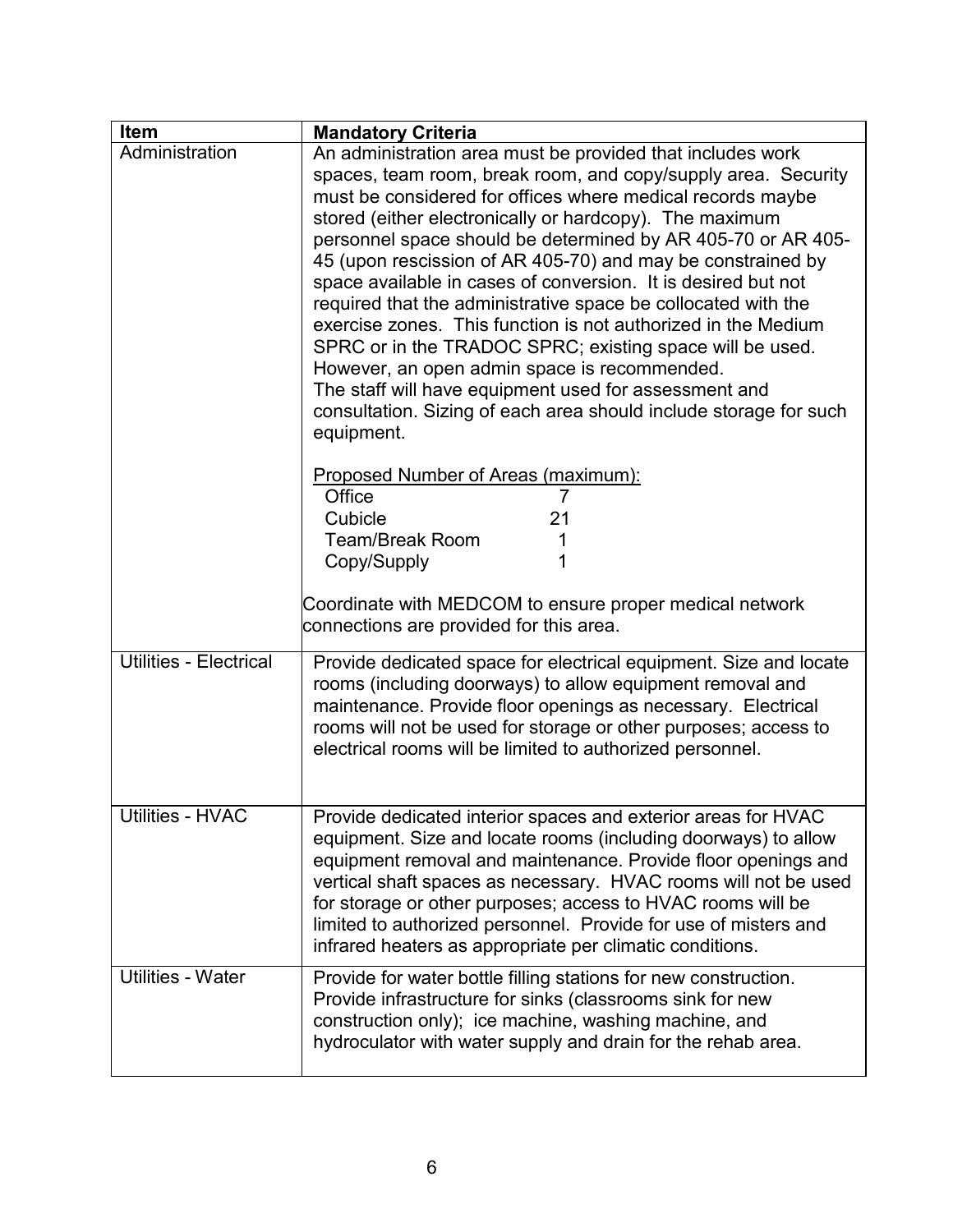| Utilities -<br>Communications | Provide dedicated interior spaces with exterior access for<br>communications equipment. Real Property for communications is<br>limited to conduits and cable trays. Cables and accoutrements are<br>Equipment-In-Place (EIP). Size and locate rooms (including<br>doorways) to allow equipment removal and maintenance. Provide<br>floor openings and vertical shaft spaces as necessary.<br>Communications rooms will not be used for storage or other<br>purposes; access to communications rooms will be limited to<br>authorized personnel.<br>For SPRCs with open admin areas, Wi-Fi is acceptable and<br>recommended. Wireless equipment is EIP. |
|-------------------------------|--------------------------------------------------------------------------------------------------------------------------------------------------------------------------------------------------------------------------------------------------------------------------------------------------------------------------------------------------------------------------------------------------------------------------------------------------------------------------------------------------------------------------------------------------------------------------------------------------------------------------------------------------------|
|-------------------------------|--------------------------------------------------------------------------------------------------------------------------------------------------------------------------------------------------------------------------------------------------------------------------------------------------------------------------------------------------------------------------------------------------------------------------------------------------------------------------------------------------------------------------------------------------------------------------------------------------------------------------------------------------------|